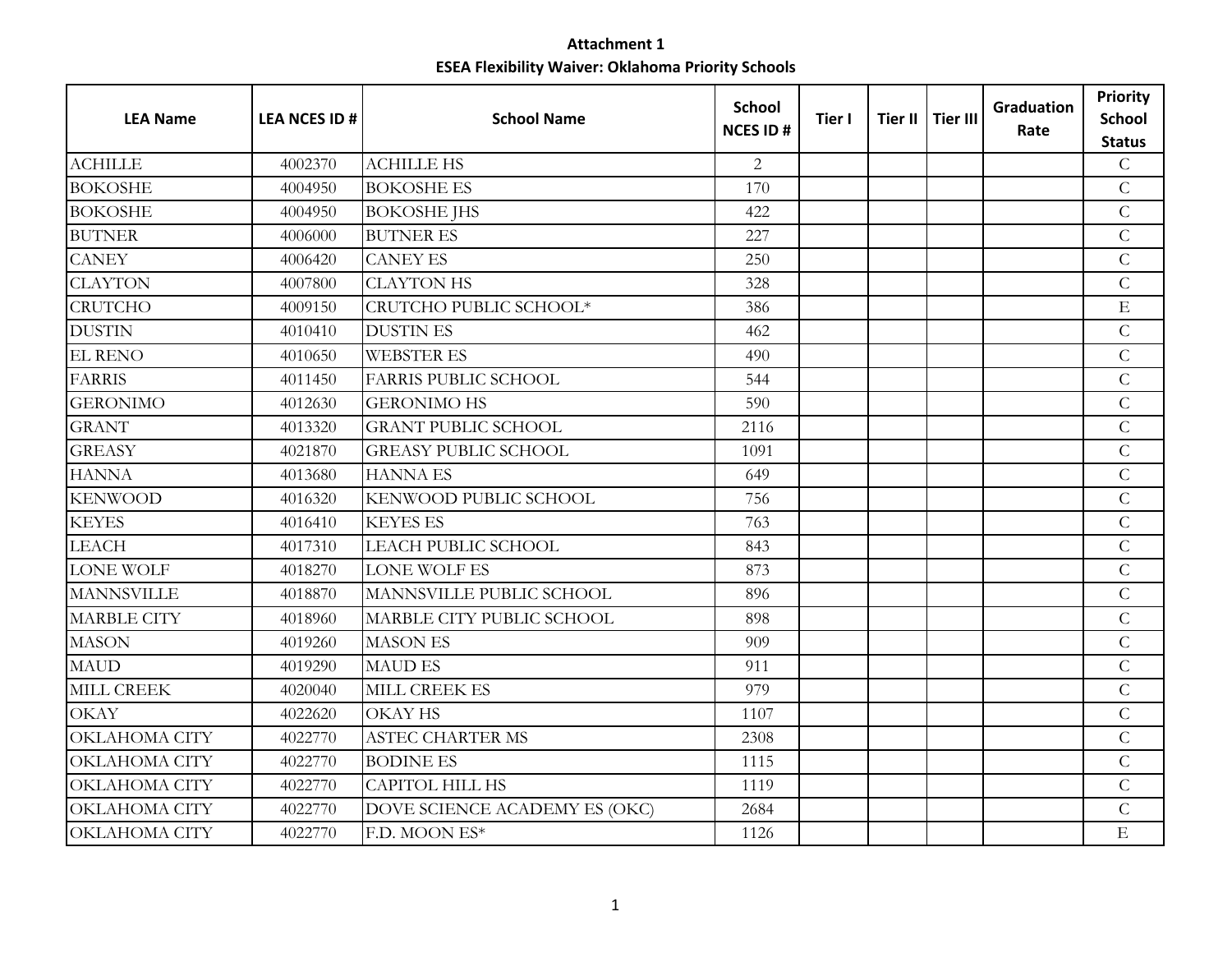## **Attachment 1 ESEA Flexibility Waiver: Oklahoma Priority Schools**

| <b>LEA Name</b>                | <b>LEA NCES ID #</b> | <b>School Name</b>                       | <b>School</b><br><b>NCES ID#</b> | Tier I | Tier II   Tier III | <b>Graduation</b><br>Rate | Priority<br><b>School</b>     |
|--------------------------------|----------------------|------------------------------------------|----------------------------------|--------|--------------------|---------------------------|-------------------------------|
| OKLAHOMA CITY                  | 4022770              | HUPFELD ACAD./WESTERN VILLAGE            | 2307                             |        |                    |                           | <b>Status</b><br>$\mathsf{C}$ |
|                                |                      |                                          |                                  |        |                    |                           | ${\cal C}$                    |
| OKLAHOMA CITY<br>OKLAHOMA CITY | 4022770              | <b>JACKSON MS</b><br><b>IEFFERSON MS</b> | 1149                             |        |                    |                           | $\mathsf C$                   |
|                                | 4022770              |                                          | 1150                             |        |                    |                           | $\overline{C}$                |
| OKLAHOMA CITY                  | 4022770              | <b>JOHN MARSHALL MS</b>                  | 2394                             |        |                    |                           |                               |
| OKLAHOMA CITY                  | 4022770              | LEE ES                                   | 1154                             |        |                    |                           | $\mathsf C$                   |
| OKLAHOMA CITY                  | 4022770              | M.L. KING JR. ES                         | 1161                             |        |                    |                           | $\mathsf C$                   |
| OKLAHOMA CITY                  | 4022770              | MARCUS GARVEY LEADERSHIP CS              | 2377                             |        |                    |                           | $\overline{C}$                |
| OKLAHOMA CITY                  | 4022770              | <b>ROGERS MS</b>                         | 1182                             |        |                    |                           | $\mathsf{C}$                  |
| OKLAHOMA CITY                  | 4022770              | <b>ROOSEVELT MS</b>                      | 1183                             |        |                    |                           | $\mathsf C$                   |
| OKLAHOMA CITY                  | 4022770              | SANTA FE SOUTH MS                        | 2386                             |        |                    |                           | $\mathsf C$                   |
| OKLAHOMA CITY                  | 4022770              | <b>SHIDLER ES</b>                        | 1186                             |        |                    |                           | $\mathcal{C}$                 |
| <b>OKLAHOMA CITY</b>           | 4022770              | <b>STAR SPENCER HS</b>                   | 1192                             |        |                    |                           | $\mathsf C$                   |
| <b>OKLAHOMA CITY</b>           | 4022770              | THELMA R. PARKS ES                       | 2245                             |        |                    |                           | $\overline{C}$                |
| OKLAHOMA CITY                  | 4022770              | <b>WHEELER ES</b>                        | 1205                             |        |                    |                           | $\mathsf{C}$                  |
| <b>RYAL</b>                    | 4026580              | <b>RYAL PUBLIC SCHOOL</b>                | 1392                             |        |                    |                           | $\mathsf C$                   |
| <b>SCHULTER</b>                | 4027090              | <b>SCHULTER ES</b>                       | 1434                             |        |                    |                           | $\mathsf C$                   |
| <b>SKELLY</b>                  | 4014820              | <b>SKELLY PUBLIC SCHOOL</b>              | 698                              |        |                    |                           | $\mathsf{C}$                  |
| THACKERVILLE                   | 4029850              | THACKERVILLE ES                          | 1564                             |        |                    |                           | $\mathsf C$                   |
| <b>THACKERVILLE</b>            | 4029850              | THACKERVILLE HS                          | 1565                             |        |                    |                           | $\mathsf C$                   |
| <b>TULSA</b>                   | 4030240              | <b>ANDERSON ES</b>                       | 1581                             |        |                    |                           | $\mathsf{C}$                  |
| <b>TULSA</b>                   | 4030240              | <b>BURROUGHS ES</b>                      | 29768                            |        |                    |                           | $\mathsf C$                   |
| <b>TULSA</b>                   | 4030240              | <b>CELIA CLINTON ES</b>                  | 29770                            |        |                    |                           | $\overline{C}$                |
| <b>TULSA</b>                   | 4030240              | <b>CLINTON MS*</b>                       | 1601                             |        |                    |                           | C/E                           |
| <b>TULSA</b>                   | 4030240              | <b>GREELEY ES</b>                        | 1619                             |        |                    |                           | $\mathsf{C}$                  |
| <b>TULSA</b>                   | 4030240              | <b>LINDBERGH ES</b>                      | 29786                            |        |                    |                           | $\overline{C}$                |
| <b>TULSA</b>                   | 4030240              | <b>MACARTHUR ES</b>                      | 29787                            |        |                    |                           | $\mathsf C$                   |
| <b>TULSA</b>                   | 4030240              | <b>MARSHALL ES</b>                       | 29788                            |        |                    |                           | $\mathcal{C}$                 |
| <b>TULSA</b>                   | 4030240              | <b>MCCLURE ES</b>                        | 29789                            |        |                    |                           | $\mathsf{C}$                  |
| <b>TULSA</b>                   | 4030240              | <b>MCKINLEY ES</b>                       | 29790                            |        |                    |                           | $\mathsf C$                   |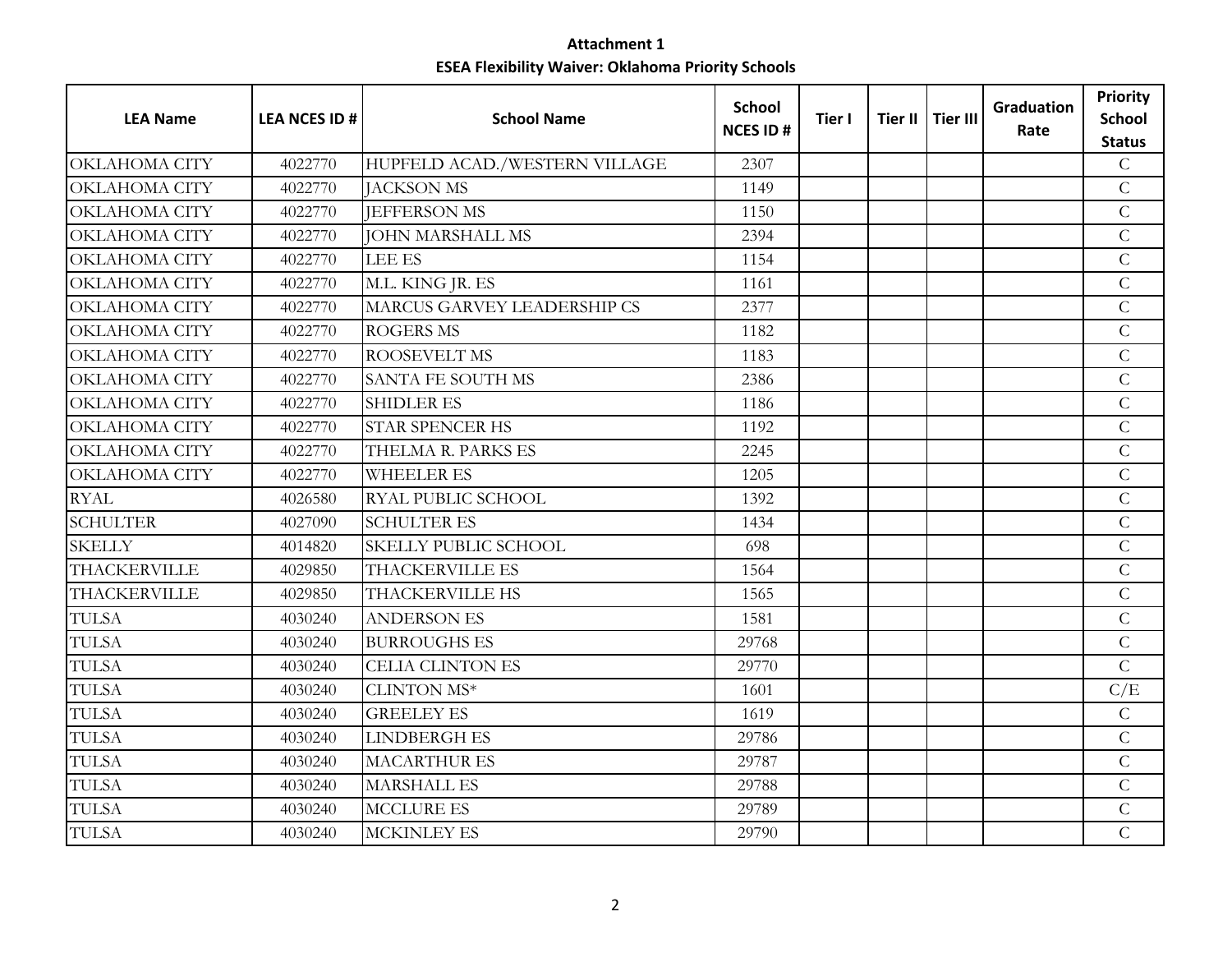## **Attachment 1 ESEA Flexibility Waiver: Oklahoma Priority Schools**

| <b>LEA Name</b>        | LEA NCES ID # | <b>School Name</b>             | <b>School</b><br><b>NCES ID#</b> | Tier I | Tier II | Tier III | Graduation<br>Rate | <b>Priority</b><br><b>School</b><br><b>Status</b> |
|------------------------|---------------|--------------------------------|----------------------------------|--------|---------|----------|--------------------|---------------------------------------------------|
| <b>TULSA</b>           | 4030240       | MCLAIN HS FOR SCI./TECHNOLOGY  | 1649                             |        |         |          |                    | C                                                 |
| <b>TULSA</b>           | 4030240       | <b>SEQUOYAH ES</b>             | 29796                            |        |         |          |                    | $\mathcal{C}$                                     |
| <b>TULSA</b>           | 4030240       | <b>SPRINGDALE ES</b>           | 1672                             |        |         |          |                    | $\overline{C}$                                    |
| <b>TULSA</b>           | 4030240       | <b>WHITMAN ES</b>              | 1676                             |        |         |          |                    | $\mathsf{C}$                                      |
| <b>TURNER</b>          | 4030300       | <b>TURNER HS</b>               | 1687                             |        |         |          |                    | $\mathsf{C}$                                      |
| <b>TUSKAHOMA</b>       | 4030390       | TUSKAHOMA PUBLIC SCHOOL        | 1692                             |        |         |          |                    | $\mathcal{C}$                                     |
| <b>WESTERN HEIGHTS</b> | 4032370       | <b>COUNCIL GROVE ES</b>        | 1789                             |        |         |          |                    | $\overline{C}$                                    |
| <b>WESTERN HEIGHTS</b> | 4032370       | <b>JOHN GLENN ES</b>           | 29717                            |        |         |          |                    | $\mathcal{C}$                                     |
| OKLAHOMA CITY          | 4022770       | DOUGLASS MS*                   | 2354                             |        |         |          |                    | C/E                                               |
| OKLAHOMA CITY          | 4022770       | JUSTICE A.W. SEEWORTH ACADEMY* | 2306                             |        |         |          |                    | C/D/E                                             |
| OKLAHOMA CITY          | 4022770       | OKLAHOMA CENTENNIAL MS*        | 2405                             |        |         |          |                    | C/E                                               |
| OKLAHOMA CITY          | 4022770       | U. S. GRANT HS*                | 1139                             |        |         |          |                    | C/D/E                                             |
| <b>GRAHAM</b>          | 4013140       | <b>GRAHAM HS</b>               | 609                              |        |         |          |                    | D                                                 |
| <b>TULSA</b>           | 4030240       | NATHAN HALE HS*                | 1653                             |        |         |          |                    | D/E                                               |
| OKLAHOMA CITY          | 4022770       | OKLAHOMA CENTENNIAL HS*        | 2397                             |        |         |          |                    | $\mathbf E$                                       |
| <b>TULSA</b>           | 4030240       | CENTRAL HS*                    | 1596                             |        |         |          |                    | Ε                                                 |
| <b>TULSA</b>           | 4030240       | EAST CENTRAL HS*               | 1607                             |        |         |          |                    | E                                                 |

\*Current SIG Schools